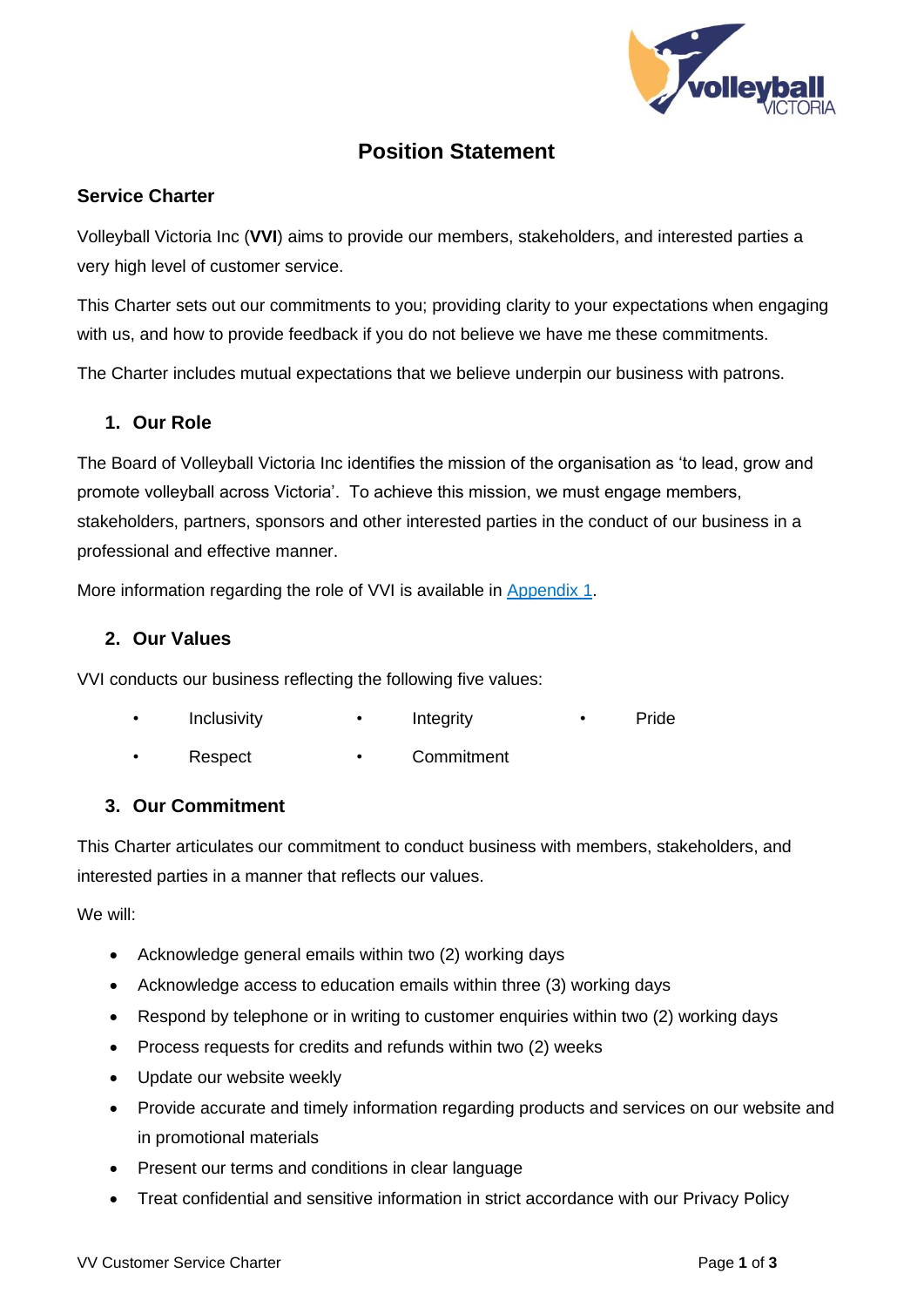

### **4. Communication**

We are contactable during Office hours, Monday to Friday 9:00am – 5:00pm. Staff are also present at a range of VVI and affiliate events, competitions, and activities. When acting in an official VVI capacity, they may be reasonably expected to provide the same level of service as would be provided from the Office.

You can contact us:

- 1. In person or in writing: State Volleyball Centre @ Dandenong Stadium, 270 Stud Road, DANDENONG NORTH 3175
- 2. By telephone: 03 9794 0009
- 3. By email: [admin@volleyballvictoria.org.au](mailto:admin@volleyballvictoria.org.au)
- 4. Or via any of the email addresses provided on our website: [www.volleyballvictoria.org.au](http://www.volleyballvictoria.org.au/)

## **5. Feedback and Complaints**

VVI welcomes feedback and the opportunity to resolve complaints. Consistent with our mutual expectation, all feedback, including complaints, should be made in a respectful manner utilising any of the mediums of communication identified above.

This information helps us to improve our services to you. We aim to resolve most issues when they arise. Please see our complaint management policy for further information

<span id="page-1-0"></span>**Position Statement** – Service Charter **Approved by**: Volleyball Victoria Inc Board

Appendix 1